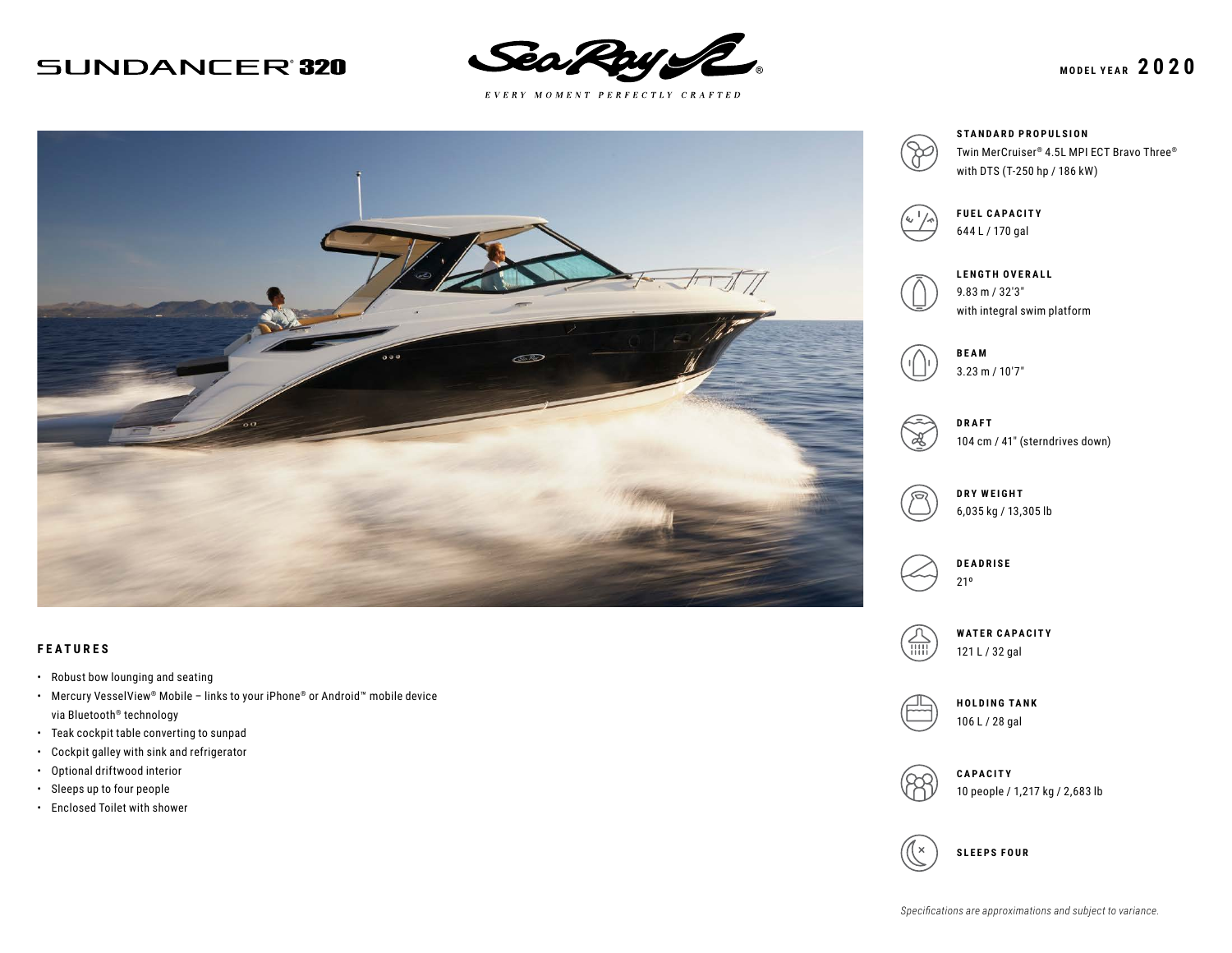# **SUNDANCER'320**

### **STANDARD FEATURES**

- Twin MerCruiser® 4.5L MPI ECT Bravo Three® with DTS (T-250 hp / 186 kW)
- Arch with Bimini & enclosures
- Battery Switch & Shore Power with Battery Charger
- CE Fire Suppression System automatic with manual pull
- Cockpit Galley with Refrigerator & Sink
- Compass
- Electrical Toilet with macerator
- Folding Cockpit Table Teak
- Freshwater Washdown Spigot
- Mercury VesselView® Mobile
- Mid-Cabin with large double bed
- Separated Enclosed Shower Cabin with door
- Shower Transom
- Shower, Cockpit-Cabin Hot & Cold
- Simrad Digital Dash Dual 9″
- Stereo, Fusion® AM/FM with Bluetooth® & Wi-Fi Audio Streaming, Dual Zone Volume Control
- Swim Platform, Extended with Concealed Stainless Steel Swim Ladder
- Trim Tabs, Electric
- Water Heater, 220V (22 liter) with Exchanger
- Wood Salon Flooring

### **OPTIONS & ACCESSORIES**

### **OPTIONAL PROPULSION**

- Twin MerCruiser 6.2L MPI ECT Bravo Three with DTS (T-300 hp / 224 kW)
- Twin MerCruiser 6.2L MPI ECT Bravo Three with DTS (T-350 hp / 261 kW)
- Twin MerCruiser Diesel TDI 3.0L HO Bravo Three X® (T-265 hp / 198 kW)

*Non ECT engines available outside EU Axius™ Propulsion available on above engine options*

#### **INDIVIDUAL OPTIONS**

- 4G Radar
- Air Compressor for Water Toys
- Air Conditioning/Heating, Cabin Only 220V/50
- Air Conditioning/Heating, Cabin & Cockpit 220V/50
- Automated Submersible Swim Platform
- Boot Stripe Gelcoat
- Bottom Paint
- Bow Table with Dedicated Storage
- Bow Thruster
- Camper Canvas Package ( for boat with arch or open )
- Camper Canvas Package with Hardtop
- Canvas Cockpit Cover
- Carpet Liner, Snap-In
- Cockpit Cooker (Alcohol and/or Electric)
- Cockpit Table with Teak converting to Sunpad
- Docking Lights
- Dual Digital Dash with Merc Vesselview Link 12″
- Dual Digital Dash with Merc Vesselview Link 9″
- Dynamic Running Surface
- Extended Sunshade
- Fender Clips
- Flagpole
- Foredeck Sunshade
- Generator Diesel 220v/50HZ
- Generator Gas 220v/50HZ
- Grill, Cockpit Built In 220v/50
- Hardtop, Fiberglass
- Infinity, Woven Cockpit Flooring
- Inverter 12V to 220V/50 Cycle
- LED Package in Cockpit Blue or White
- Mercury Active Trim DTS
- Opening Canvas Section Fiberglass Hardtop
- Portlight Opening 1 Galley & Salon Area
- Premier Stereo Combined Cabin & Cockpit
- Refrigerator (12 volt) in Cockpit
- SeaDek covering on Swim Platform (Gray or Brown)
- Spotlight 5 Remote Controlled
- Stone Upholstery
- T.V., Flatscreen with DVD Mid-Stateroom 220v/50
- T.V., Flatscreen with DVD Salon 220v/50
- Teak Flooring Bow, Cockpit & Swim Platform
- Teak On Swim Platform
- Transom Sunpad Seating
- Under Water Lights, Through Hull
- V-Berth Table Support, Adjustable
- VHF Radio with Antenna for Simrad
- Webasto Cabin and Cockpit Heating Diesel
- Windlass Electric with Chain & SST Anchor







Sea Roy IZ